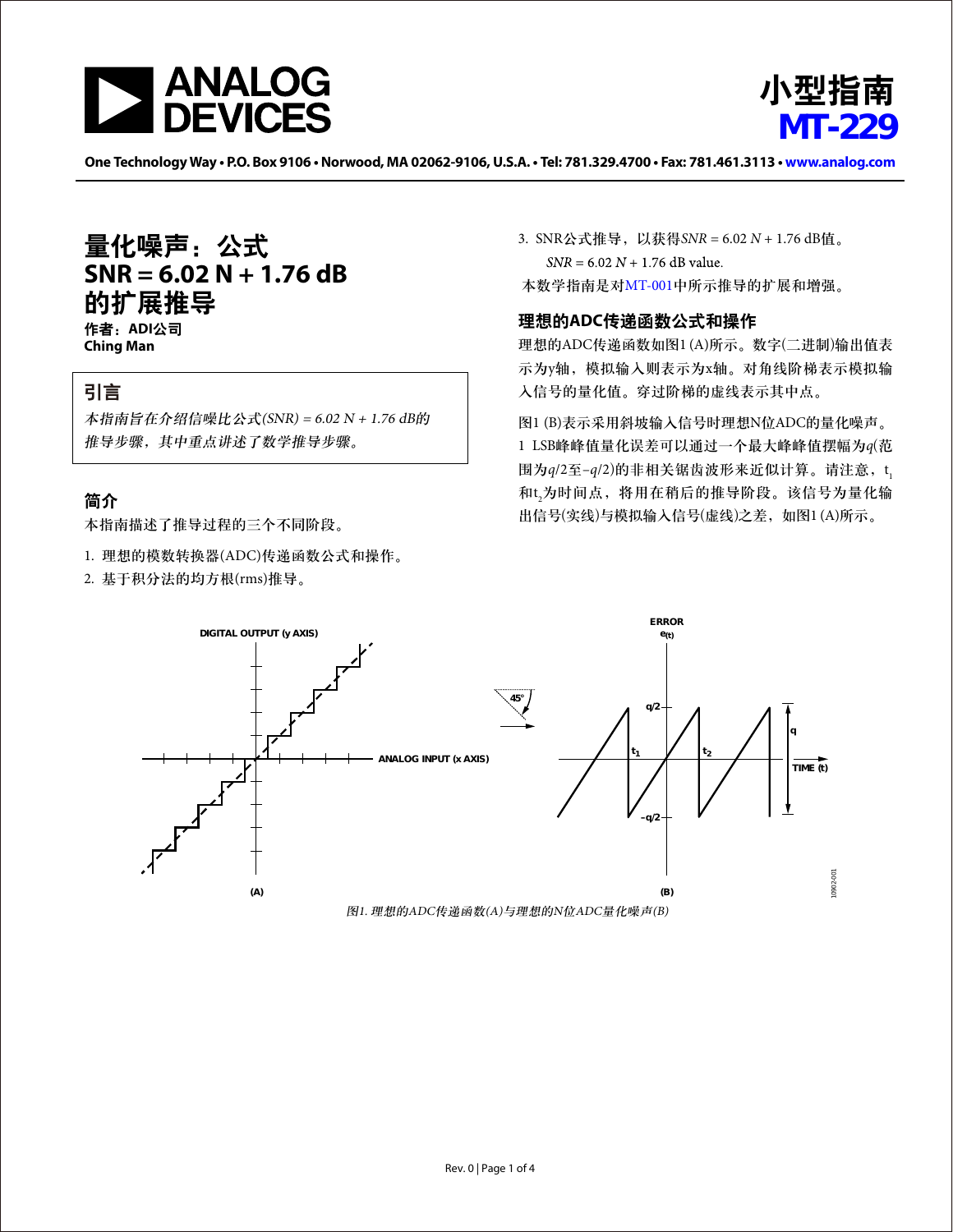## MT-229

*y* = *mx* + *c*  $e_{(t)} = st + 0$  或者  $e_{(t)} = st$  (1) *y* = *mx* + *c*  $y = e(t)$ . *m* = *s*.  $x = t$ .  $c = 0$ . 直线的公式为 其中: *y*表示y轴值。 *m*为斜率。 *x*为x轴值。 *c*为直线在x=0时穿过y轴的交点。 因此,若将直线的公式代入图2,则当c为*x* = 0时,*y* = 0(即 原点)。*e(t)*的误差公式为 其中: *e(t)*为量化误差。 *s*为斜率。 *t*为时间。 这就是一条直线的公式 其中:

对于t<sub>1</sub><t<t<sub>2</sub>,误差e(t)在-q/2与+q/2之间变化。

在図1中,在时向t<sub>1</sub>和t<sub>2</sub>时,ú是
$$
\pm
$$
e(t)为

$$
e(t_1) = \frac{-q}{2} = st_1
$$
  

$$
t_1 = \frac{-q}{2s}
$$
 (2)

$$
e(t_2) = \frac{1}{2} = st_2
$$
  
\n
$$
t_2 = \frac{q}{2s}
$$
\n(3)

代入公式2和公式3,e(t)图形变为图2。



#### **RMS**推导

现在,可以借助积分法和置换法进行均方根(rms)推导。图 3 (A)所示为进行积分的时段T。e(t)的均方值如图3 (B)所示。

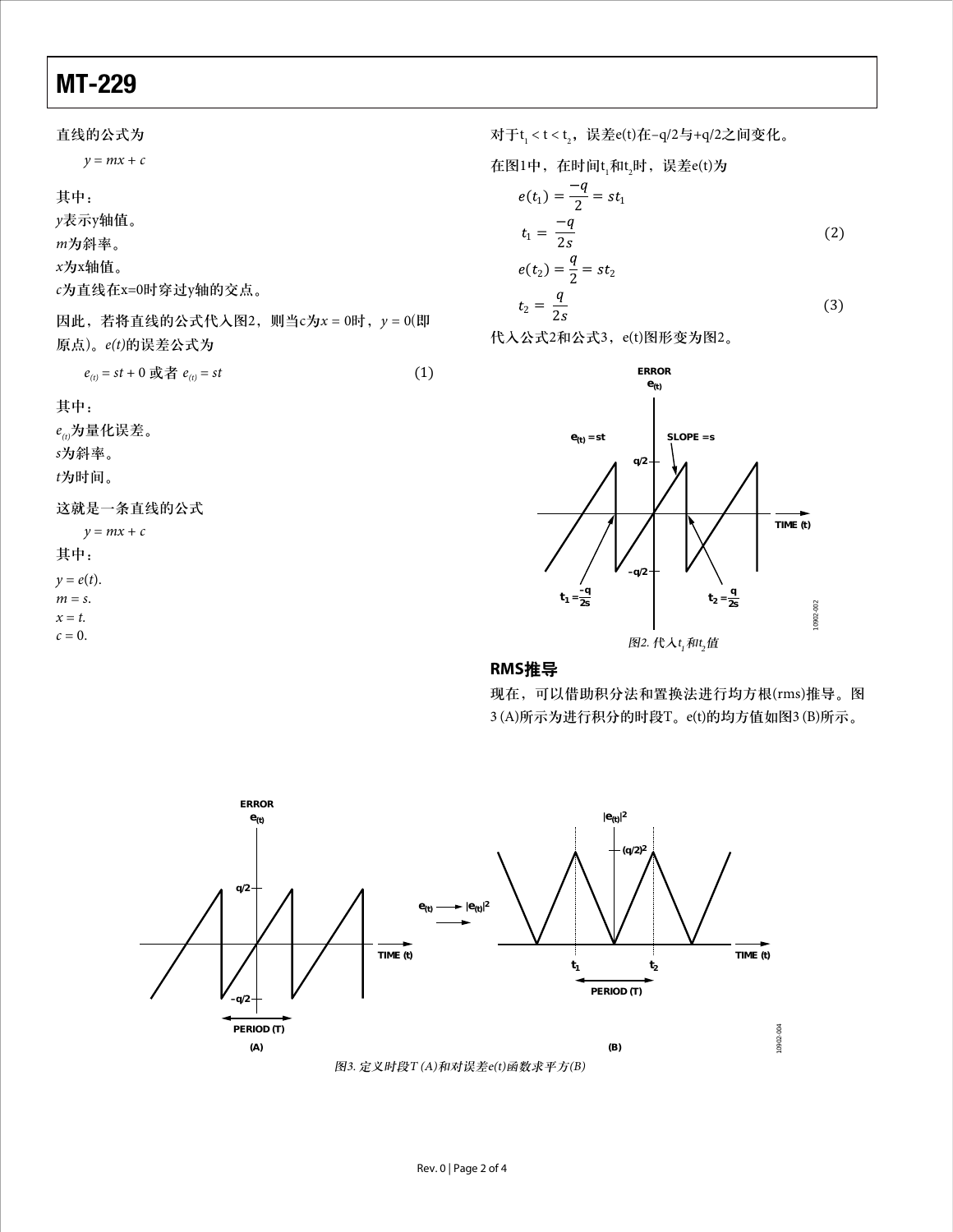均方误差e(t)在时段T内进行计算,其中,时间t由公式2和 公式3定义

$$
t_1 = \frac{-q}{2s}
$$
,  $t_2 = \frac{+q}{2s}$ ,

图3中时段T的底数的等化和定义如下

$$
T = t_2 - t_1
$$
  
\n
$$
T = \frac{q}{2s} + \frac{q}{2s}
$$
  
\n
$$
\therefore T = \frac{q}{s}
$$
 (4)

均方误差

$$
\overline{e}^{2}_{(t)} = \int_{t_1}^{t_2} \frac{(st)^2}{T} dt = \frac{q^2}{12}
$$
 (5)

通过以下方式推出,即用积分法求出均方误差:

$$
\overline{e}^{2}_{(t)} = \int_{t_1}^{t_2} \frac{\frac{(st)^2}{4}}{\frac{q}{s}} dt = \int_{t_1}^{t_2} \frac{(st)^2}{4} \times \frac{s}{q} dt
$$
\n
$$
\overline{e}^{2}_{(t)} = \frac{s}{q} \int_{t_1}^{t_2} (st)^2 dt
$$
\n
$$
= \frac{s}{q} \int_{t_1}^{t_2} s^2 t^2 dt = \frac{s^3}{q} \int_{t_1}^{t_2} t^2 dt
$$
\n
$$
= \frac{s^3}{q} \left[ \frac{t^3}{3} \right]_{t_1}^{t_2}
$$
\n
$$
= \frac{s^3}{q} \left[ \frac{t^3}{3} \right]_{t_1}^{t_2} - \frac{t^3}{3} \Big|_{t_1} \Big]
$$
\n(6)

代入t<sub>2</sub>和t<sub>1</sub>的上、下限

$$
= \frac{s^3}{q} \left[ \frac{\left(\frac{q}{2s}\right)^3}{3} + \frac{\left(\frac{q}{2s}\right)^3}{3} \right] = \frac{s^3}{q} \left[ 2 \frac{\left(\frac{q}{2s}\right)^3}{3} \right]
$$
  

$$
= \frac{s^3}{q} \times 2 \left[ \frac{\frac{q^3}{8s^3}}{\frac{3}{1}} \right] = \frac{s^3}{q} \times 2 \left[ \frac{q^3}{8s^3} \times \frac{1}{3} \right]
$$
  

$$
= \frac{s^3}{q} \times 2 \times \frac{q^3}{8s^3} \times \frac{1}{3}
$$
  

$$
= \frac{\frac{s^3}{q}}{q} \times 2 \times \frac{q^3}{84s^3} \times \frac{1}{3}
$$
  

$$
= \frac{q^2}{4} \times \frac{1}{3}
$$

由此得到均方误差

 $\overline{e}^{2}_{(t)} = \frac{q^{2}}{12}$ QED

均方根误差e(t)的值可从以下公式求出

$$
\sqrt{\left(\overline{e}^{2}_{(t)}\right)} = \sqrt{\frac{q^{2}}{12}} = \frac{q}{\sqrt{12}} = \frac{q}{\sqrt{(4 \times 3)}} = \frac{q}{2\sqrt{3}}
$$

因此,均方根量化误差e(t)为

$$
\sqrt{\left(\overline{e}^2_{(t)}\right)} = \frac{q}{2\sqrt{3}}\tag{7}
$$

假设输入信号为平均满量程(FS)正弦波( $\overline{V_{(t)}}$ ), 则可计算出 理论信噪比,其中

$$
\overline{V_{(t)}} = \frac{q2^N}{2} \sin(2\pi ft) \tag{8}
$$

要将正弦波转换成均方根值,只需乘以 $\frac{1}{\sqrt{2}}$ 或0.707即可。也 即, $\overline{V_{(t)}}$  x  $\frac{1}{\sqrt{2}}$ 。因此,输入正弦波的均方根为

$$
\sqrt{\overline{V}^2_{(t)}} = \frac{q2^N}{2\sqrt{2}} \sin(2\pi ft) \tag{9}
$$

#### **SNR**推导

在此基础上,可以推导出以dB为单位的SNR公式,其中 6.02 N + 1.76 dB<sub>o</sub>

根据公式9,最大幅度出现在正弦(90°) = 1时。均方根(FS) 正弦波输入V(t)信号则可表示为

$$
\sqrt{\overline{V}^2_{(t)}} = \frac{q2^N}{2\sqrt{2}}\tag{10}
$$

对于理想的N位转换器(如公式10),相对于量化噪声的均 方根值(如公式7),其均方根信噪比(即公式10/公式7)可通 过以下公式计算出(单位为dB)

$$
SNR = 20 \log_{10} \frac{RMS \text{ value of } FS \text{ input}}{RMS \text{ value of quantization noise}}
$$
(11)  
\n
$$
SNR = 20 \log_{10} \left[ \frac{\sqrt{\overline{V}^2_{(t)}}}{\sqrt{(\overline{e}^2_{(t)})}} \right]
$$
  
\n
$$
= 20 \log_{10} \left[ \frac{q2^N}{\frac{2\sqrt{2}}{2\sqrt{3}}} \right]
$$
  
\n
$$
= 20 \log_{10} \left[ \frac{q2^N}{2\sqrt{2}} \times \frac{2\sqrt{3}}{q} \right]
$$
  
\n
$$
= 20 \log_{10} \left[ \frac{q2^N}{2\sqrt{2}} \times \frac{2\sqrt{3}}{q} \right]
$$
  
\n
$$
= 20 \log_{10} \left[ \frac{2^N}{1} \times \frac{\sqrt{3}}{\sqrt{2}} \right]
$$
  
\n
$$
= 20 \log_{10} \left[ 2^N \times \sqrt{\frac{3}{2}} \right]
$$
  
\n
$$
= 20 \log_{10} [2]^N + 20 \log_{10} \left[ \frac{3}{2} \right]^{\frac{1}{2}}
$$
  
\n
$$
= N \times 20 \log_{10} (2) + \frac{1}{2} \times 20 \log_{10} \left( \frac{3}{2} \right)
$$